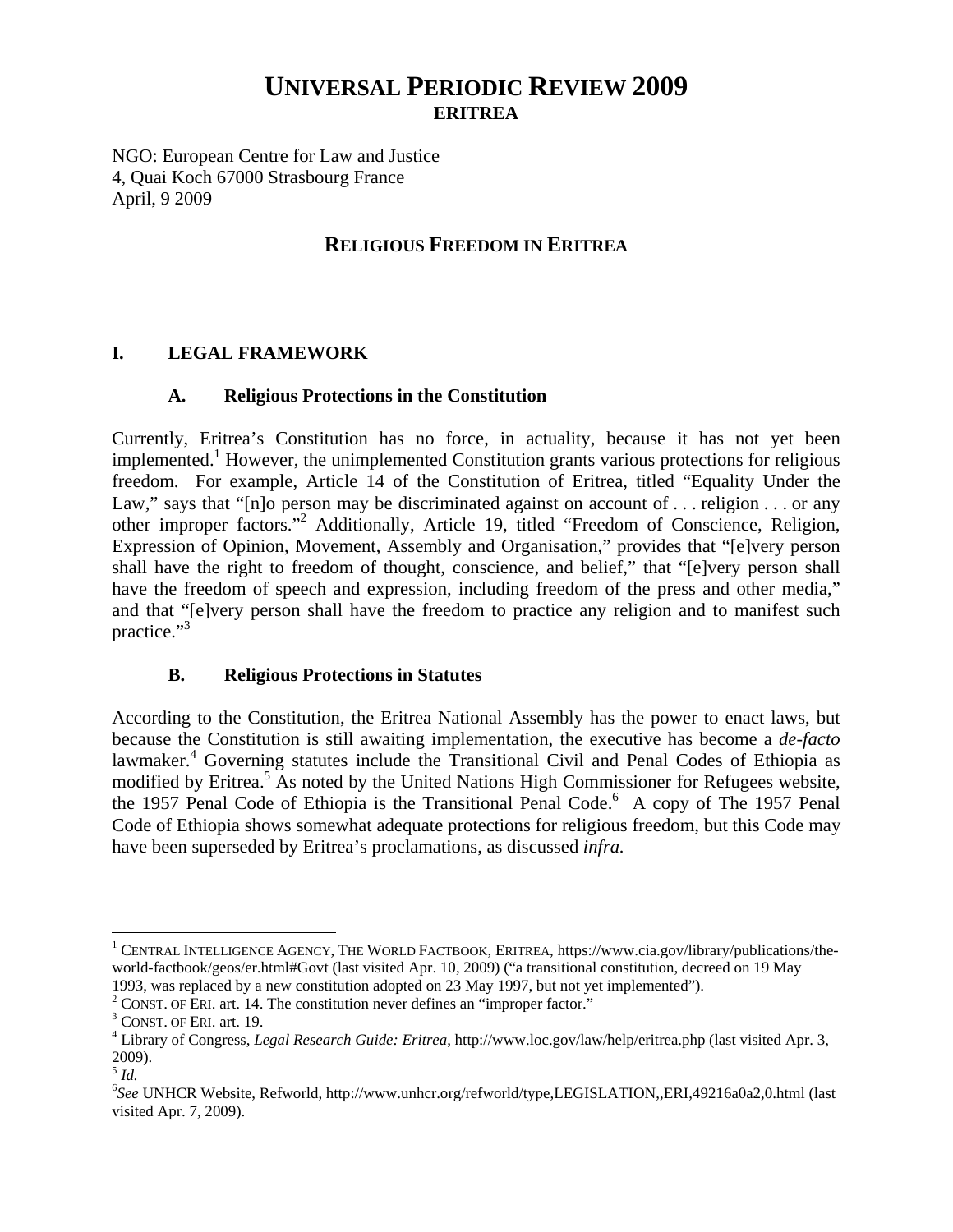The 1957 Penal Code of Ethiopia, Article 4 provides that the criminal law applies to all without discrimination based on religion.<sup>7</sup> Additionally, Article 281 states that it is a punishable offense to intend to destroy a religious group, and engage in (a) killing or harm to the mental or physical health of group members, or (b) prevention of the propagation or survival of group members, or (c) compulsory movement or dispersion of people, or placement in conditions designed to result in their death or disappearance.<sup>8</sup> Article  $771$  requires punishment for public blasphemous or offensive remarks toward "the feelings or convictions of others or towards the Divine Being or the religious symbols, rites or religious personages."<sup>9</sup> Article 816 allows public religious collections and appeals for money to be exempt from having to be authorized by  $law$ .<sup>10</sup> Article 486 requires punishment for publicly disturbing authorized religious ceremonies or profaning places or objects used for religious ceremonies.<sup>11</sup> Article 79 provides that a religious conviction may be an extenuating factor to consider in mitigating a penalty.<sup>12</sup> Article 282 prohibits forced religious conversion against the civilian population during a time of war.<sup>13</sup> Article 408, governing authorized disclosures and those compelled at law, provides that religious confession shall never have to be disclosed.<sup>14</sup> Article 480 prohibits stirring up religious disturbances.<sup>15</sup> Article 563 prescribes special punishment for a child abductor who has the purpose of moving the child "to an environment foreign to his religious convictions or to his deepest feelings."<sup>16</sup> Article 635 provides for special punishment for theft of religious objects.<sup>17</sup> Article 654 provides for extra punishment for property damage done to "important objects[s] of religious veneration or worship."18 Finally, Article 705 provides as a religious duties exception upon which a court may grant an individual permission to leave during house arrest.<sup>19</sup>

Proclamations issued after independence in 1991 by the Eritrean Government and published in the Gazette of Eritrean Laws rank in authority next to the Transnational Civil and Penal Codes in the hierarchy of laws.20 Several proclamations make clear that the Eritrean Government is clamping down on religion and religious groups and limiting whatever protection they have in the codes. For example, a 1995 proclamation, Proclamation No. 73/1995, explains that religious groups that "interfere[] directly or indirectly with government politic through campaigns and mobilizations and create[] public unrest or cause hostility or offence among different religions or nationals, are legally liable."<sup>21</sup> Additionally, religious groups may only undertake legal action related to their spiritual nature;<sup>22</sup> all political activity of religious groups is prohibited and they are heavily regulated by the "Department of Religious Affairs, within the Ministry of Internal

 $\overline{a}$ 

- 
- 
- 
- 
- 
- 
- 
- 
- 
- 

<sup>7</sup> THE PENAL CODE PROCLAMATION OF 1957, art. 4 (Eth.)., *available at*

http://www.law.ugent.be/pub/nwr/elw/criminalcode/penal%20code%201957.pdf.<br><sup>8</sup> *Id.* art. 281.<br><sup>9</sup> *Id.* art. 771.<br><sup>10</sup> *Id.* art. 816.<br><sup>11</sup> *Id.* art. 486.<br><sup>12</sup> *Id.* art. 486.<br><sup>12</sup> *Id.* art. 486.<br><sup>13</sup> *Id.* art. 282.<br><sup>14</sup>

<sup>&</sup>lt;sup>19</sup> *Id.* art. 705.<br><sup>20</sup> *Legal Research Guide: Eritrea, supra* note 4.<br><sup>21</sup> Proclamation No. 73/1995, Proclamation to Legally Standardize and Articulate Religious Institutions and Activities, art. 3, cl. 3 (Eri.), *available at*

http://www.unhcr.org/refworld/country,,,LEGISLATION,ERI,,48aec42b2,0.html. 22 *Id.* art. 8, cl. 1.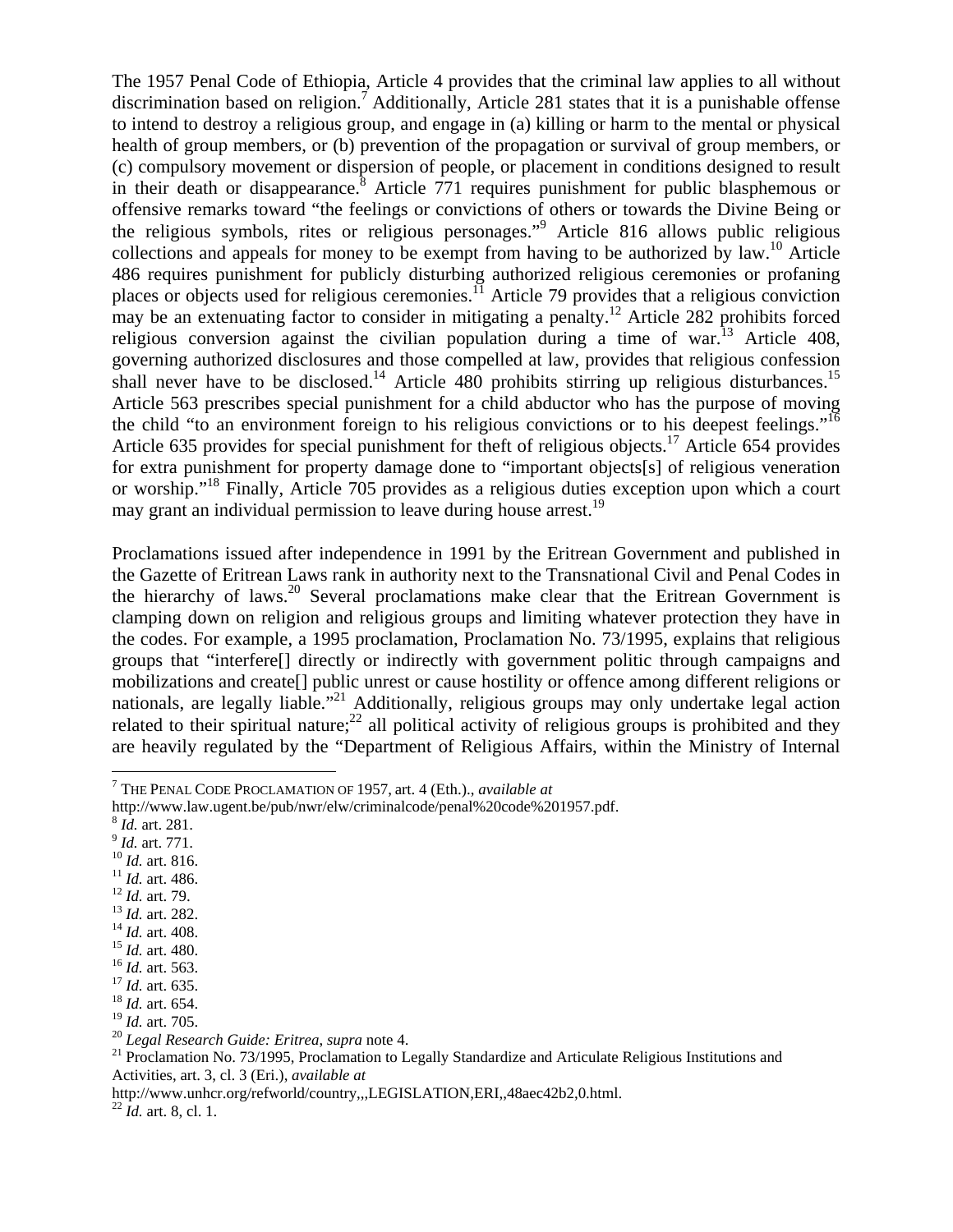Affairs."<sup>23</sup> This proclamation allows for criminal penalties for its violation.<sup>24</sup> Yet another Proclamation, No. 90/1996, prohibits newspapers from publishing and disseminating material that "vilifies or belittles ... religious beliefs" or "incites religious ... differences."<sup>25</sup>

## **II. RECENT RELIGIOUS PERSECUTION OR DISCRIMINATION REPORTS**

## **A. United States Governmental Reports**

In its International Religious Freedom Report 2008, the U.S. State Department noted widespread religious persecution, mainly on the part of the Eritrean government.<sup>26</sup> According to the Report, "[r]eligious leaders were unable to publicly advocate for freedom of religion for fear of being arrested," and attempts by U.S. officials to meet with government and religious leaders about the issue have been rebuffed.27

The Eritrean Government "severely restricts freedom of religion for groups that it has not registered, and infringes upon the independence of some registered groups."28 The government decreed in 2002 that all religious groups must register, and closed all religious facilities unless the facility was related to one of the four major religious groups: the Eritrean Orthodox Church, Roman Catholic Church, Evangelical Lutheran Church of Eritrea, and Islam.<sup>29</sup> There also were reports that the government has suppressed other religious groups, harassed and failed to recognize them, restricted gatherings, detained individuals, forced recantations, and tortured religious detainees.<sup>30</sup> However, the Eritrean government has dismissed U.S. concerns about its religious freedom, pointing to the lack of conflict between Christians and Muslims and claiming that allowing more religious freedom would disrupt the "social harmony."31 Moreover, the government also claims it would implement its Constitution (which contains religious protections) when the border with Ethiopia is set.<sup>32</sup> From 2004 onward, the U.S. Secretary of State has designated Eritrea a "Country of Particular Concern" ("CPC"), and sanctions have been applied under the Arms Export Control Act.<sup>33</sup>

 $^{23}$  *Id.* arts. 2–9.

<sup>24</sup> *Id.* art. 11.<br><sup>24</sup> *Id.* art. 11.<br><sup>25</sup> Proclamation No. 90/1996, The Press Proclamation, Part IV, 12 (Eri.), *available at* 

http://www.unhcr.org/refworld/country,,,LEGISLATION,ERI,456d621e2,48512e992,0.html. 26 *See* U.S. DEP'T OF STATE, INTERNATIONAL RELIGIOUS FREEDOM REPORT 2008, ERITREA (2008), *available at* http://www.state.gov/g/drl/rls/irf/2008/108367.htm [hereinafter 2008 INT'L RELIGIOUS FREEDOM REPORT].<br><sup>27</sup> *Id.* §§ III–IV.<br><sup>28</sup> *Id.* <sup>29</sup> *Id.* 

<sup>&</sup>lt;sup>30</sup> *Id.* § II.<br><sup>31</sup> *Id.*<br><sup>32</sup> U.S. DEP'T OF STATE, 2008 HUMAN RIGHTS REPORT: ERITREA, § III, Elections and Political Participation [hereinafter 2008 HUMAN RIGHTS REPORT: ERITREA], *available at*

http://www.state.gov/g/drl/rls/hrrpt/2008/af/119000.htm.<br><sup>33</sup> 2008 INT'L RELIGIOUS FREEDOM REPORT, *supra* note 26, § IV. The severe governmental restrictions on religious freedom appear to be at a higher level than persecution from fellow citizens. According to the Report, citizens are generally tolerant of the beliefs of fellow citizens, at least among the four approved religions, though some harassment of Jehovah's Witnesses has occurred because their beliefs caused them to disobey Eritrea's compulsory military service laws. *Id.* § III.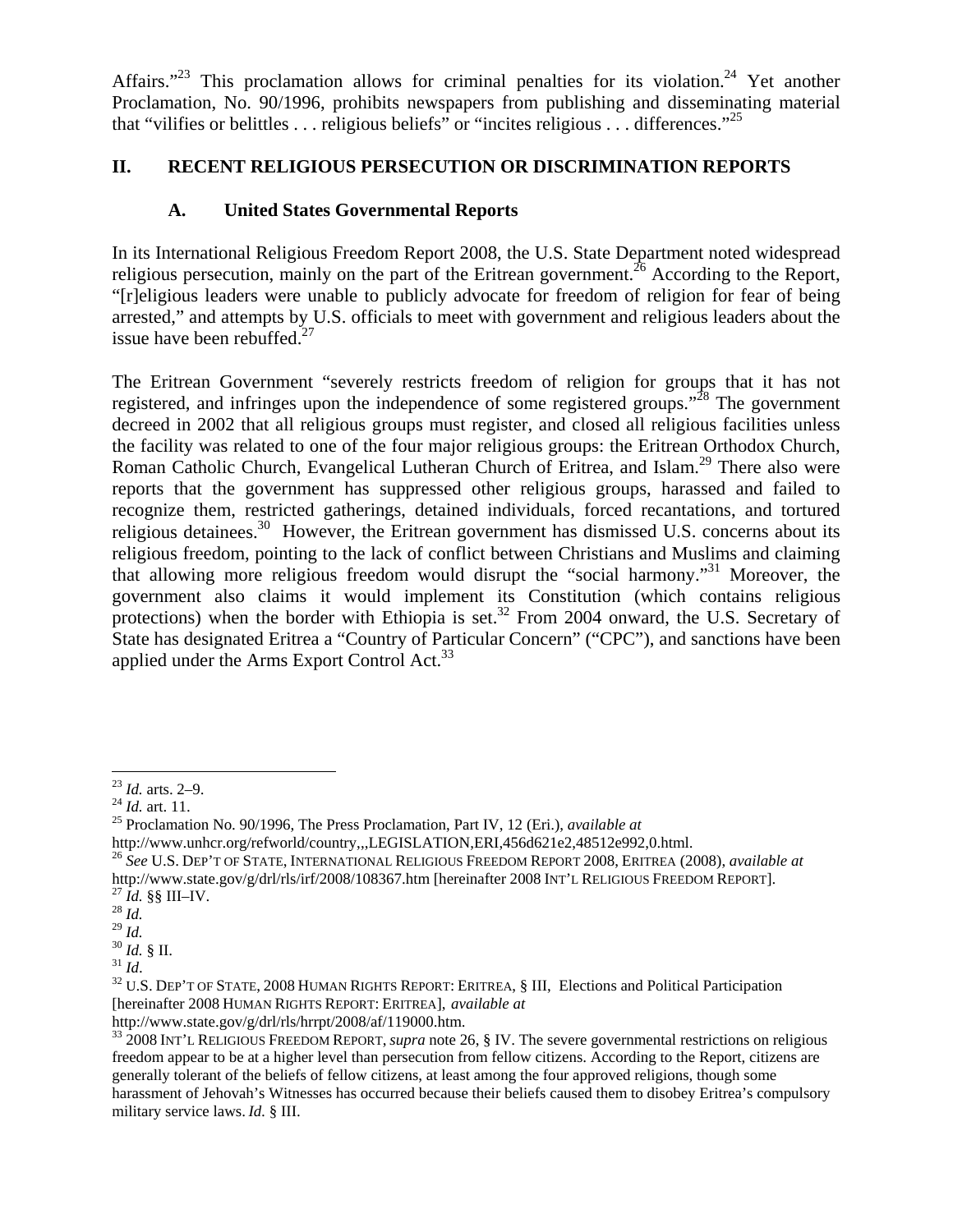The U.S. Commission on International Religious Freedom ("USCIRF") 2008 Annual Report notes many of the same severe restrictions as the State Department's 2008 Report.<sup>34</sup> A second USCIRF report estimated the number of religious detainees as high as 300, and noted others were jailed, beaten, or threatened with death.<sup>35</sup>

#### **B. Reports from Human Rights Groups & Other Media Sources**

Reports from human rights groups generally agree that religious persecution in Eritrea is widespread and oppressive. Freedom House notes that no officials are ever prosecuted for torturing or abusing detainees<sup>36</sup> and that religious freedom is very poor.<sup>37</sup> Amnesty International's 2008 online report on Eritrea lists many of the same religious freedom violations, specifically pointing out that the head of the Orthodox Church, under house arrest since 2006, was recently "transferred to secret security detention."<sup>38</sup> A second Amnesty report extensively documents violations,  $39$  and a press release gives an overview of even more violations.  $40$ The Human Rights Watch 2009 World Report also reports religious persecution and detention, the government's refusal to register religious groups, prisoners in "unventilated cargo containers" subject to "extreme temperatures," and interference with the Orthodox Church.<sup>41</sup> The government has reportedly interfered with the Catholic Church, and in 2008, youths protesting confiscation of religious books at a military school were locked in shipping containers.<sup>42</sup>

1

<sup>34</sup> *See* U.S. COMM'N ON INT'L RELIGIOUS FREEDOM, ANNUAL REPORT 2008 133–37 (2008) [hereinafter 2008 USCIRF REPORT]. The 2008 USCIRF REPORT noted that religious freedom in Eritrea has deteriorated within the past year; over 160 members of unregistered religious groups were detained without charges, some held in a military detention center and subject to coercion to produce a recantation of their faith, while others were tortured to the point of death. *Id.* at 133–35. Other detainees "have reportedly been beaten, tortured, confined in crowded conditions, or subjected to extreme temperature fluctuations," *id.* at 135, and the government has consistently interfered in the internal affairs of the Orthodox Church. *Id.* at 135–36. The government has also cracked down on Muslim extremists on the pretense of maintaining order, but some of these Muslims are possibly being detained

because of their views. *Id.* at 136.<br><sup>35</sup> *See* U.S. COMM'N ON INT'L RELIGIOUS FREEDOM, COUNTRIES OF PARTICULAR CONCERN—ERITREA,<br>http://www.uscirf.gov/index.php?option=com\_content&task=view&id=2077&Itemid=1 (last visited <sup>36</sup> DAN CONNELL, FREEDOM HOUSE, ERITREA 9, *available at* http://www.freedomhouse.org/uploads/ccr/country-7173-8.pdf.

<sup>37</sup> *See id.* at 9–16; *see also* FREEDOM HOUSE, ERITREA 3, *available at*

 $138$  Eritrea—Amnesty International Report 2008, Amnesty Int'l (2008),

http://www.amnesty.org/en/region/eritrea/report-2008#. The report also estimates the number of "prisoners of conscience" to be greater than 2,000, most of whom are from evangelical churches, including women, children, three Jehovah's Witnesses held at a military camp since 1994, and some who have not had outside communication for over three years. *Id.* Some prisoners were reportedly held in shipping containers that varied between extremes of heat and cold, *id.*, a point that is corroborated by other reports. *See infra* notes 41, 42, 45, 48 and accompanying text. <sup>39</sup> *See generally* AMNESTY INT'L, ERITREA RELIGIOUS PERSECUTION (2005), *available at*

http://www.amnesty.org/en/library/asset/AFR64/013/2005/en/62b61e58-d499-11dd-8a23-

d58a49c0d652/afr640132005en.pdf (documenting examples of religious persecution).

<sup>&</sup>lt;sup>40</sup> Press Release, Amnesty Int'l, Eritrea: Government resists scrutiny on human rights and calls to end torture and arbitrary detention (May 19, 2004), *available at* http://www.amnesty.org/en/library/asset/AFR64/004/2004/en/dom-AFR640042004en.html.

<sup>41</sup> HUMAN RIGHTS WATCH, WORLD REPORT 2009 67–68 (2009), *available at*

http://www.hrw.org/sites/default/files/reports/wr2009\_web.pdf. 42 *Id.* at 68.